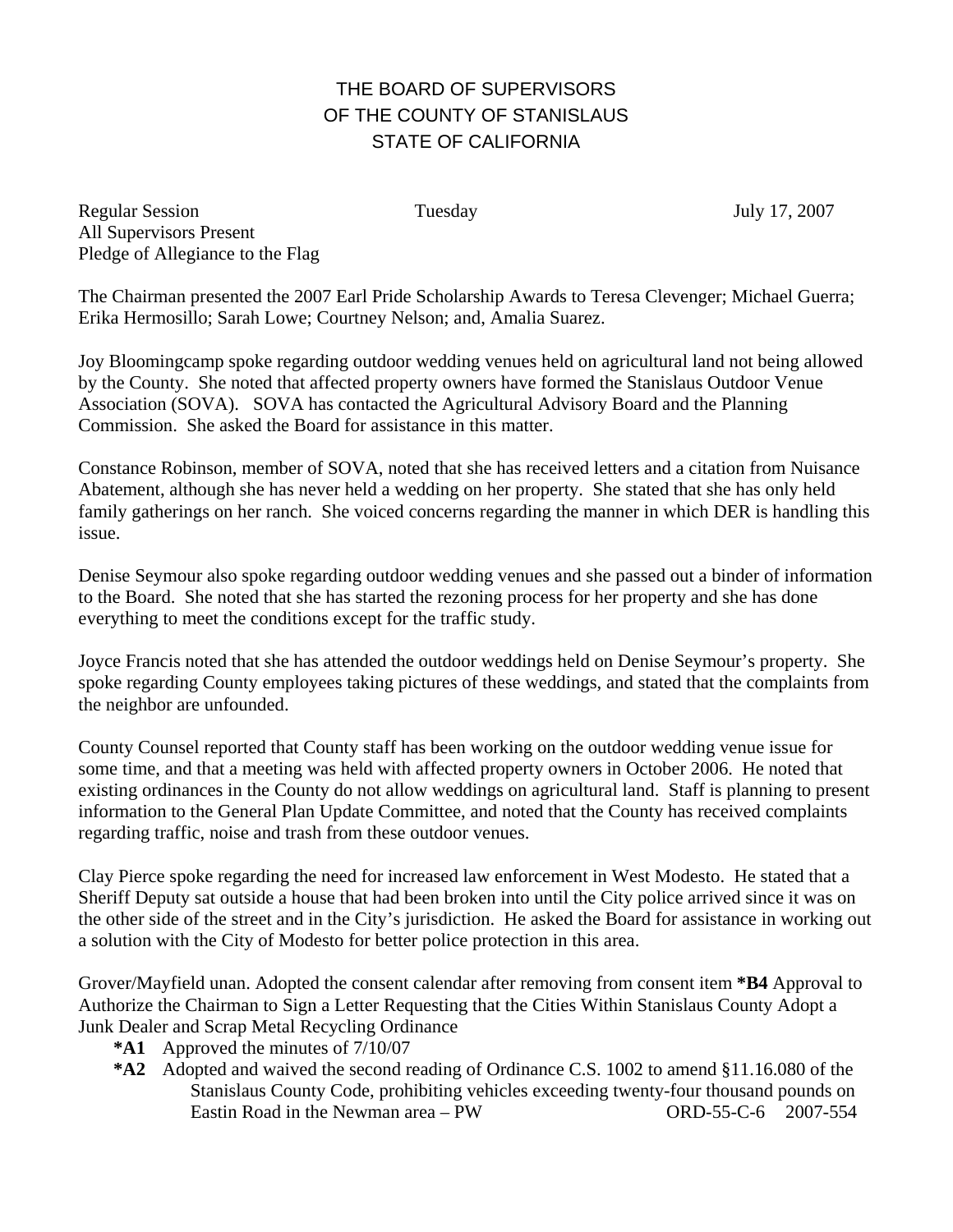|                                                                                                     | *A3a Accepted the resignation of Laura Shouse-List from the Stanislaus County Emergency<br><b>Medical Services Committee</b> | 2007-555             |  |
|-----------------------------------------------------------------------------------------------------|------------------------------------------------------------------------------------------------------------------------------|----------------------|--|
|                                                                                                     | *A3b Accepted the resignation of Griselda Martinez from the South Modesto Municipal Advisory                                 |                      |  |
|                                                                                                     | Council                                                                                                                      | 2007-556<br>2007-557 |  |
|                                                                                                     | *A3c Accepted the resignation of Velma Moore from the Commission on Aging                                                    |                      |  |
|                                                                                                     | *A3d Accepted the resignation of Betty Jean Morganti from the Mental Health Board                                            | 2007-558             |  |
|                                                                                                     | *A4a Appointed Michelle Cull to the Mental Health Board                                                                      | 2007-559             |  |
|                                                                                                     | *A4b Appointed William C. Swarthout to the Advisory Board on Substance Abuse Programs                                        |                      |  |
|                                                                                                     |                                                                                                                              | 2007-560             |  |
|                                                                                                     | *A5 Approved the consolidation of the Hart-Ransom Union School District Election for school                                  |                      |  |
|                                                                                                     | bonds with the Consolidated District Election occurring on Tuesday, November 6, 2007                                         |                      |  |
|                                                                                                     |                                                                                                                              | 2007-561             |  |
| $*B1$                                                                                               | Set a public hearing on 8/07/07, at 9:15 a.m., to consider the adoption of Fire Protection                                   |                      |  |
|                                                                                                     | Facility Fees for the Westport Fire Protection District pursuant to Title 24 of the Stanislaus                               |                      |  |
|                                                                                                     | County Code – CEO<br>M-64-G-5 & DF-16-20                                                                                     | 2007-562             |  |
| $*B2$                                                                                               | Approved budget adjustments in the Substance Abuse and Crime Prevention Act (SACPA),                                         |                      |  |
|                                                                                                     | Alcohol and Drug, and Stanislaus Recovery Center (SRC) budgets for FY 2006-2007;                                             |                      |  |
|                                                                                                     | directed the Auditor-Controller to decrease appropriations by \$68,452 in the Alcohol and                                    |                      |  |
|                                                                                                     | Drug budget to reflect intrafund transfers from SACPA, as detailed in the Budget Journal                                     |                      |  |
|                                                                                                     | form; directed the Auditor-Controller to decrease appropriations by \$100,325 in the                                         |                      |  |
|                                                                                                     | Stanislaus Recovery Center budget to reflect intrafund transfers from SACPA, as detailed                                     |                      |  |
|                                                                                                     | in the Budget Journal form; and, directed the Auditor-Controller to increase estimated                                       |                      |  |
|                                                                                                     | revenues by \$25,000 to reflect increased interest income and increase appropriations by                                     |                      |  |
|                                                                                                     | \$119,151 in the SACPA budget, to reflect intrafund charges and transfers to Alcohol and                                     |                      |  |
|                                                                                                     | Drug and Stanislaus Recovery Center, as detailed in the Budget Journal form - BHRS                                           |                      |  |
|                                                                                                     |                                                                                                                              | 2007-563             |  |
| $*B3$                                                                                               | Approved the adoption of goals and expected outcomes to support the Board of Supervisors'                                    |                      |  |
|                                                                                                     | priorities for FY 2007-2008; and, directed County department heads to begin                                                  |                      |  |
|                                                                                                     | implementation of the goals and measures – CEO                                                                               | 2007-564             |  |
| $*B5$                                                                                               | Awarded the construction contract for the Security Fencing for the Paradise Medical Office                                   |                      |  |
|                                                                                                     | Employee Parking Area at 401 Paradise Road, Modesto, CA to the low bidder, Carter                                            |                      |  |
|                                                                                                     | Commercial Construction for \$63,936; authorized the Project Manager to issue a notice to                                    |                      |  |
|                                                                                                     | proceed contingent upon receipt of proper insurance and bonds; and, authorized the Project                                   |                      |  |
|                                                                                                     | Manager to negotiate and sign agreements, purchase orders and work authorizations for                                        |                      |  |
|                                                                                                     | professional services, copy charges, and other project-related expenses as necessary to                                      |                      |  |
|                                                                                                     | manage the project as long as the cost is within the amount budgeted $-$ CEO                                                 | 2007-565             |  |
| $*C1$                                                                                               | Set a public hearing on 8/07/07, at 9:20 a.m., regarding FY 2007/2008 assessments for various                                |                      |  |
|                                                                                                     | landscape and lighting districts; and, ordered the Clerk of the Board to publish a notice of                                 |                      |  |
|                                                                                                     | such hearing pursuant to Government Code $§6066 - PW$                                                                        | 2007-566             |  |
|                                                                                                     |                                                                                                                              |                      |  |
|                                                                                                     | DeMartini/Monteith unan. *B4 Authorized the Chairman to sign a letter requesting that the cities within                      |                      |  |
|                                                                                                     | Stanislaus County adopt a Junk Dealer and Scrap Metal Recycling Ordinance – CEO                                              | 2007-567             |  |
|                                                                                                     |                                                                                                                              |                      |  |
| Mayfield/Grover unan. <b>B6</b> Accepted the informational presentation on the All-Hazards Food and |                                                                                                                              |                      |  |

Agricultural Emergency Response Template developed for the Counties of Stanislaus and Fresno - Agricultural Commissioner 2007-568